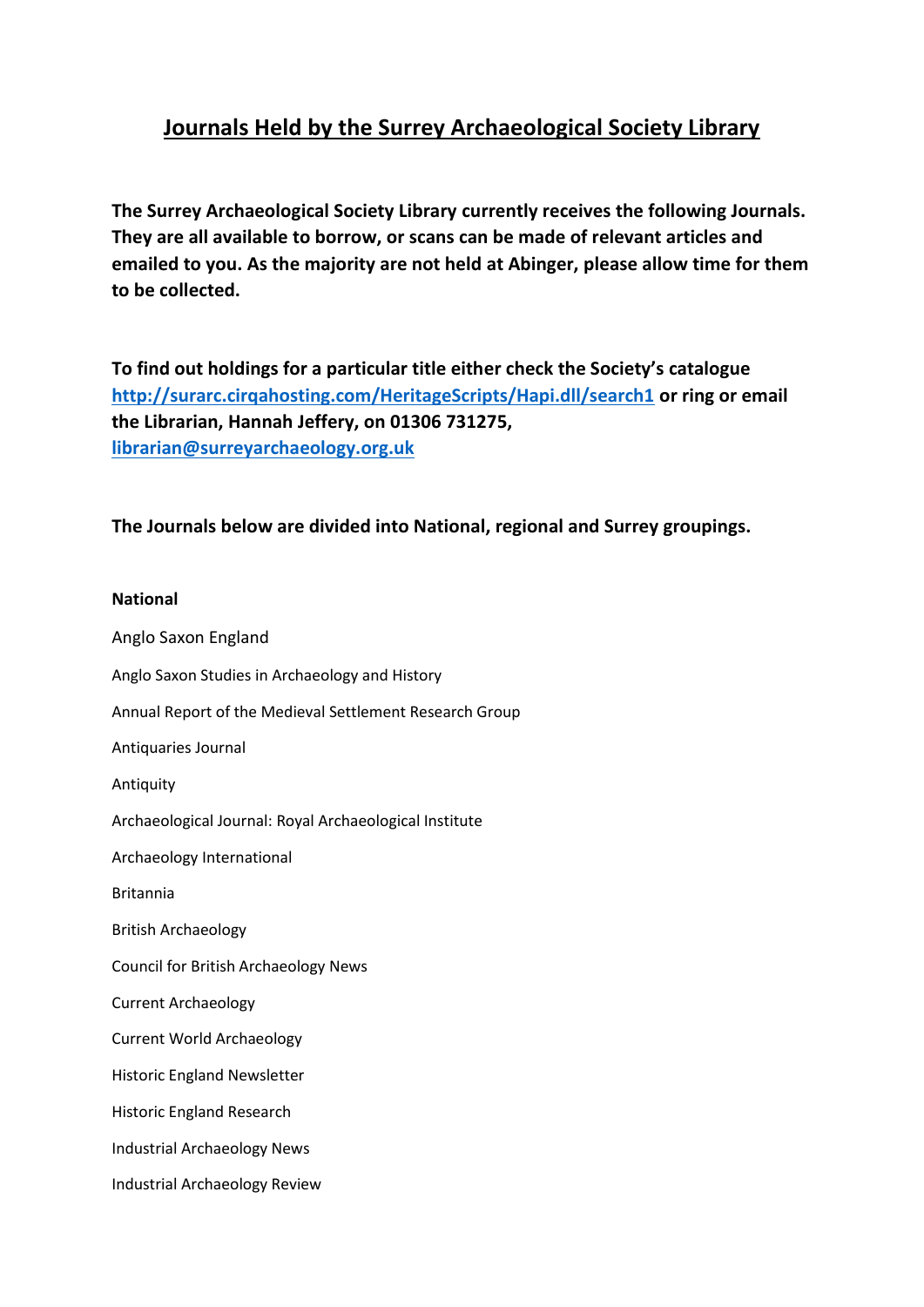Journal of the British Archaeological Association Journal of the English Place Name Society Journal of Roman Pottery Studies Landscapes Later Prehistoric Finds Group Newsletter Local Historian: British Association for Local History Local History News: British Association for Local History Medieval Archaeology Medieval and Later Pottery Research Group Newsletter Medieval Ceramics: Journal of the Medieval and Later Pottery Research Group Past: Prehistoric Society Newsletter Proceedings of the Prehistoric Society Rescue: The British Archaeological Trust

## **Regional**

Archaeologia Aeliana: Society of Antiquaries of Newcastle upon Tyne Archaeologia Cantiana: Kent Archaeological Society Bedfordshire Archaeology Berkshire Archaeological Journal Cornish Archaeology Council for British Archaeology South East Newsletter Derbyshire Archaeological Journal Durham Archaeological Journal Hampshire Studies: Proceedings of the Hampshire Field Club and Archaeological Society Hertfordshire Archaeology and History Journal of Chester Archaeological Society Journal of the Royal Society of Antiquaries of Ireland Kent Archaeological Field School Newsletter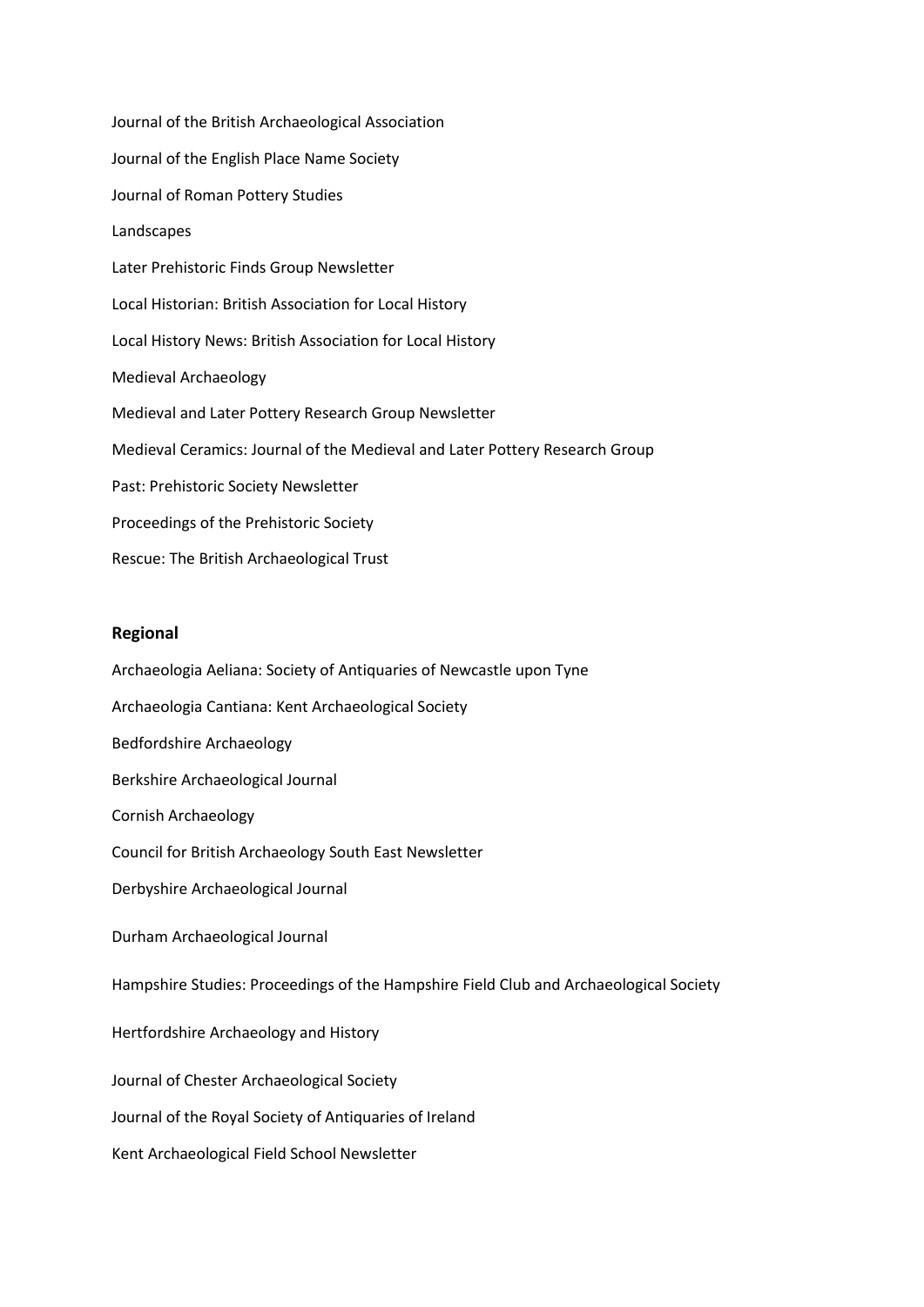London Archaeologist London's Industrial Archaeology Montgomeryshire Collections Norfolk Archaeology Oxoniensia: the Oxfordshire Architectural and Historical Society Proceedings of the Dorset Natural History & Archaeological Society Proceedings of the Society of the Antiquaries of Scotland Proceedings of the Somerset Archaeology and Natural History Society Records of Buckinghamshire Southern History Staffordshire Studies Surrey Archaeological Collections Sussex Archaeological Collections Sussex Industrial Archaeology Society Newsletter Sussex Industrial History Sussex Mills Group Transactions of the Birmingham and Warwickshire Archaeological Society Transactions of the Bristol and Gloucestershire Archaeological Society Transactions of the Cumberland & Westmoreland Antiquarian & Archaeological Society Transactions of the Essex Society for Archaeology and History Transactions of the London and Middlesex Archaeological Society Transactions of the Shropshire Archaeological and Historical Society Transactions of the Woolhope Naturalists' Field Club of Herefordshire Transactions of the Worcestershire Archaeological Society Ulster Journal of Archaeology Wealden Iron Research Group Bulletin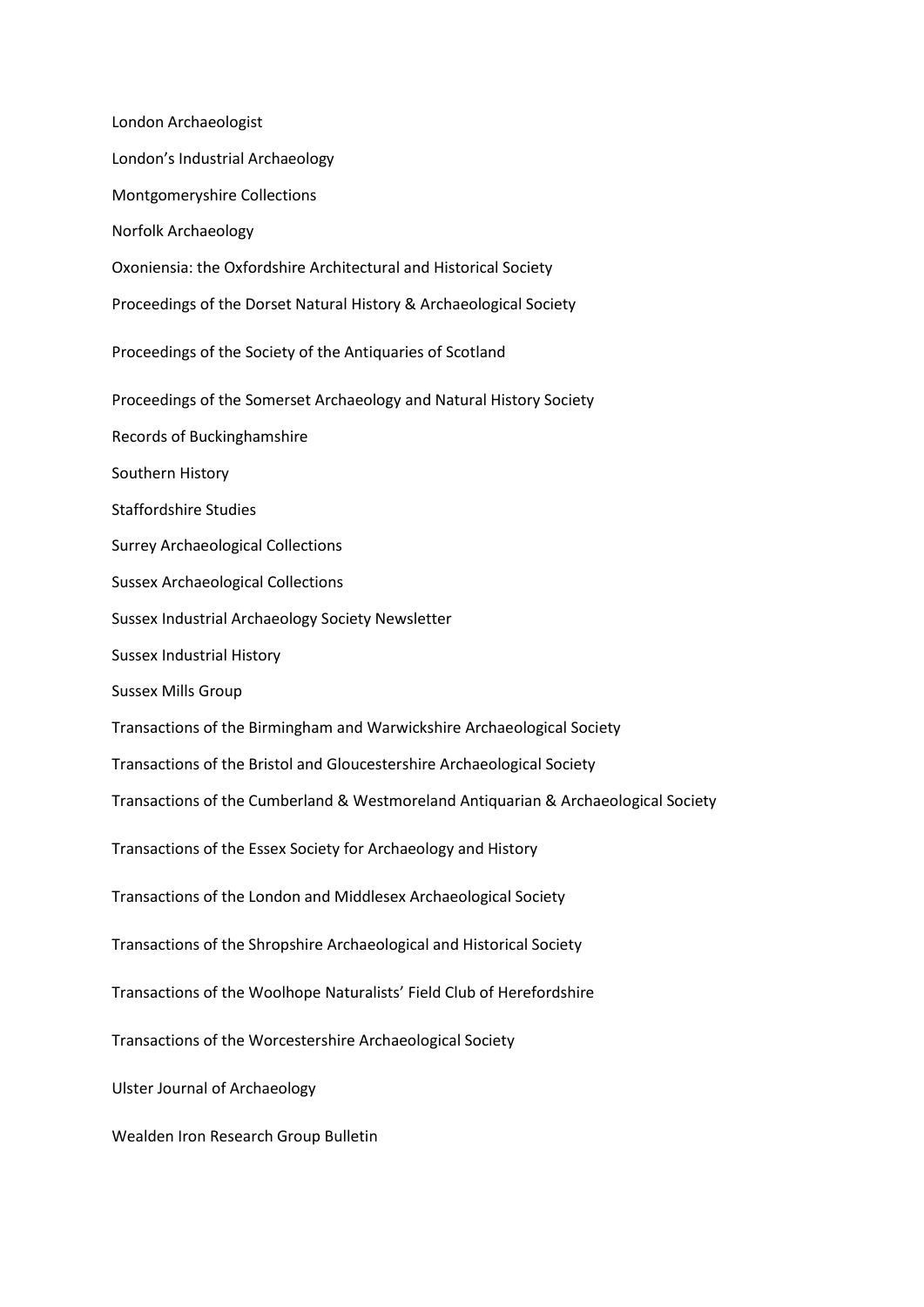Wealden Iron Research Group Newsletter

Wiltshire Archaeological and Natural History Magazine

## **Local to Surrey**

Addlestone Historical Society News Around and About Horsley Ashtead Common Newsletter Bourne Society Local History Records Carshalton and District History and Archaeology Society Newsletter Cobham Conservation and Heritage Trust Newsletter Coulsdon Commons Newsletter Croydon Natural History & Scientific Society Bulletin Croydon Natural History & Scientific Society Newsletter Croydon Natural History & Scientific Society Proceedings Domestic Buildings Research Group (Surrey) News Dorking History Egham-by-Runnymede Historical Society Newsletter Epsom and Ewell History and Archaeology Society Newsletter Farnham and District Museum Society Journal Heritage Newsletter: Kingston Museum and Kingston History Centre Holmesdale Natural History Club Bulletin Journal of the Sunbury and Shepperton Local History Society Kingston upon Thames Archaeological Society Newsletter Leatherhead and District Local History Society Newsletter Merton Historical Society Bulletin Newdigate Local History Society Magazine Richmond History Send and Ripley History Society Journal